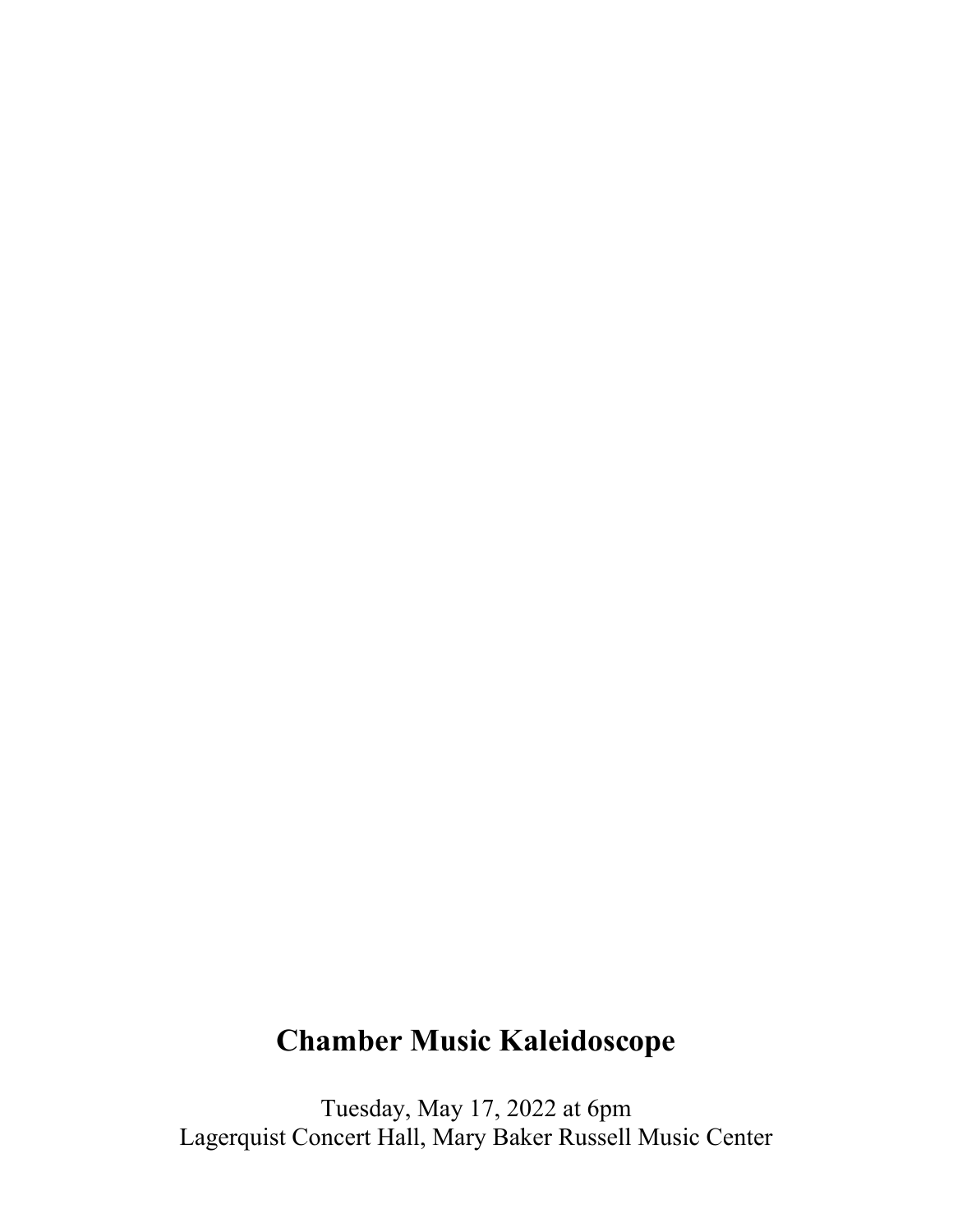Pacific Lutheran University School of Arts and Communication / Department of Music presents

## **Chamber Music Kaleidoscope**

featuring students of

Oksana Ejokina, Korine Fujiwara, Rowena Hammill, Francine Peterson, Craig Rine, Svend Rønning, and Charles Schooler

Tuesday, May 17, 2022 at 6pm Lagerquist Concert Hall, Mary Baker Russell Music Center

Welcome to Lagerquist Concert Hall.

Please disable the audible signal on all watches and cellular phones for the duration of the concert. Use of cameras, recording equipment and all digital devices is not permitted in the concert hall.

## **PROGRAM**

**Piano Trio in E-flat Major, KV 498 ("Kegelstatt") .................................................................W. A. Mozart (1756-1791)** *I. Andante III. Rondeaux—Allegretto*

> Caitlin Collins, *clarinet* ● Alyson Rake, *viola* Oksana Ejokina, *piano*

**String Quartet No. 12 in F Major, op. 96..............................................................................Antonín Dvořák (1841-1904)** *I. Allegro ma non troppo IV. Vivace ma non troppo*

**Oblivion......................................................................................................................................Astor Piazzolla (1921-1992)**

arr. Tobias Kischkel

The Cloud Quartet Naomi Southard and Alexander Johnson, *violins* Abbie Foulon, *viola* ● Jensen Lees, *cello*

#### **Octet in F Major, D. 803..........................................................................................................Franz Schubert (1797-1828)**

*IV. Andante—Variations V. Menuetto. Allegretto—Trio* 

> Naomi Southard and Alexander Johnson, *violins* ● Noatak Post, *viola* Madelynne Jones, *cello* ● Campian Roberts, *bass* Jeremy Wuitschick, *clarinet* ● Rorie Millward, *bassoon* ● Ben Birmingham, *horn*

**Toccatina.......................................................................................................................................William Hofeldt (b. 1932)**

The String Lab Quartet Lexi Castillo, *violin* ● Noatak Post, *bass* Naomi Southard and Marilyn Willis, *cellos*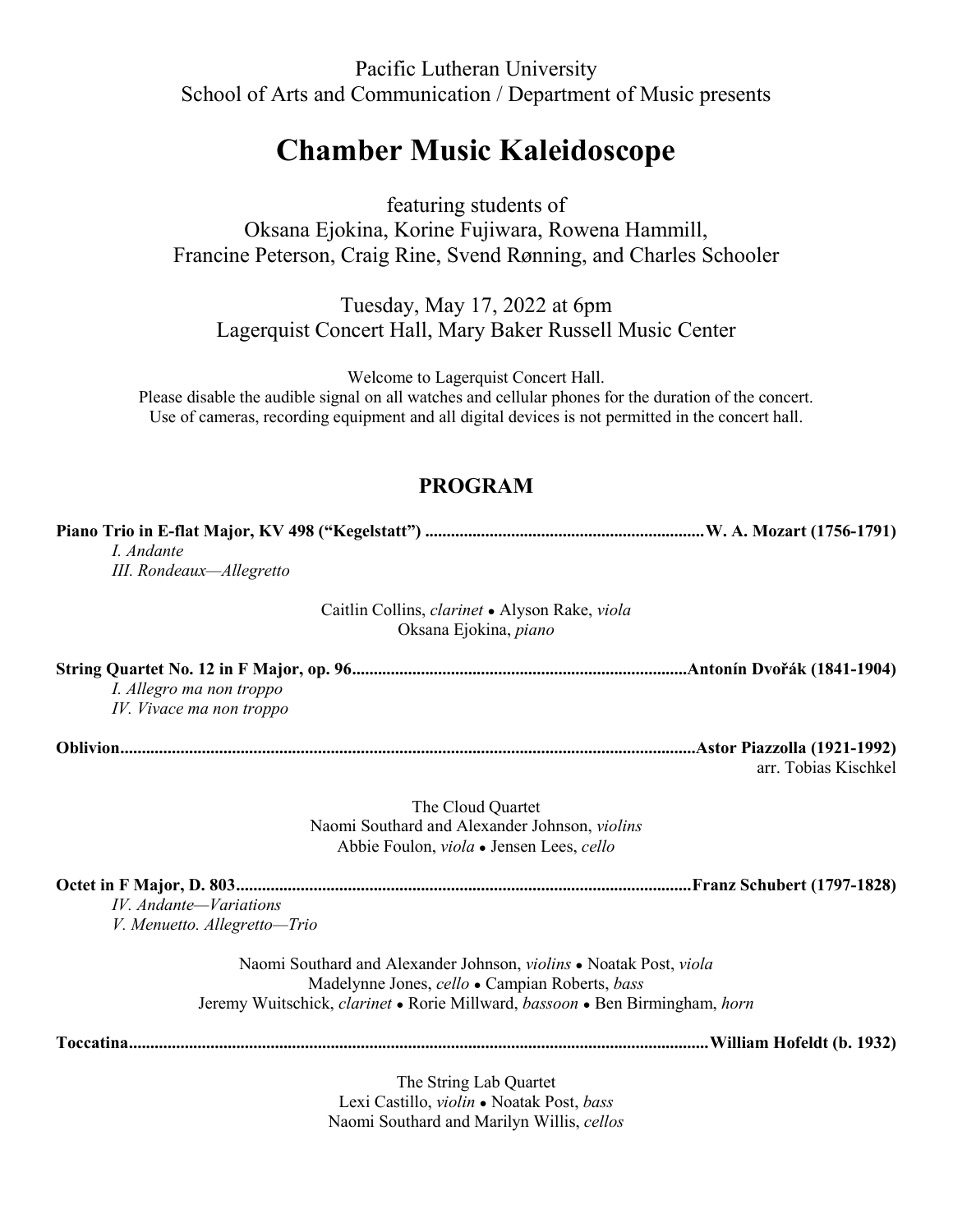### **About the Performers**

**Benjamin Birmingham***, horn,* is a sophomore from Lakewood, Washington, studying horn performance with Dr. Gina Gillie. Ben has been playing horn for five years and brass instruments for nine years. In addition to the student octet, Ben plays in the PLU Symphony Orchestra, Wind Ensemble, and is a member of the Park Avenue Brass, as well as the PLU Student Wind Quintet. When not in rehearsals, Ben enjoys walking and thrifting.

**Lexi Castillo**, *bass*, is a third-year student at PLU from Tacoma, Washington. She is pursuing a Bachelors of Music Education with a concentration in orchestra as well as a certification to teach band. She has been playing bass for eleven years and is currently studying with Dr. Anna Jensen. When she has free time Lexi enjoys learning new instruments, performing, and hiking at Mt. Rainier.

**Caitlin Collins**, *clarinet,* is a sophomore from Silverdale, Washington. She is pursuing a Bachelors of Music Education with a concentration in elementary instrumental as well as a minor in dance. Caitlin has played clarinet for ten years and is a member of the PLU Symphony Orchestra and Wind Ensemble. When not attending classes or in rehearsal, she enjoys playing video games and drinking coffee.

**Oksana Ejokina**, *piano*, is Chair of the Piano Faculty and Associate Professor of Music at PLU. She is the pianist of the Volta Piano Trio, whose recordings for the Con Brio label received accolades in multiple international music magazines, such as *The Strad*, *Gramophone*, and *American Record Guide*.

**Abbie Foulon**, *viola*, is a senior from Puyallup, Washington. She is pursuing a major in nursing with a minor in music. A member of the University Symphony Orchestra, she has been playing viola for thirteen years and studies with Professor Korine Fujiwara. In her free time, she enjoys going on long walks, listening to music, and playing with her dog.

**Alexander Johnson**, *violin*, is a senior from Olympia, Washington. He is pursuing a BS in physics with a Hispanic studies minor, and has been playing the violin for seventeen years. Additionally, he is currently learning and playing viola for the University Symphony Orchestra.

**Madelynne Jones**, *cello*, is a junior at PLU with a major in political science and a minor in communication. She has been playing since she was eight and is currently studying with Professor Rowena Hammill. She is currently working as a server at PLU's 208 Garfield, and she likes to go hiking or explore new places.

**Jensen Lees***, cello,* is a PLU alumna who graduated in 2021 with her degree in botany and biochemistry. She has played the cello for fourteen years, dedicating most of that time in the Tacoma Youth Symphony. She returned to form the Cloud Quartet with her friends, an opportunity that immensely improved her gap year before traveling abroad to Norway for her graduate studies in medicinal plant genetic engineering.

**Rorie Millward**, *bassoon*, is, according to Facebook and Twitter, either: a.) a male model represented by First Model Management, b.) a guitarist based in Cleveland, Ohio, or c.) a student at Pacific Lutheran University.

**Noatak Post**, *viola*, is a third-year student from Juneau, Alaska. He is currently pursuing a Bachelor of Music in music education with an orchestra emphasis as well as a Bachelor of Arts in computer science. He has been playing a mix of violin and viola for fifteen years and currently studies with Professor Korine Fujiwara. Outside of his academics, he enjoys exploring the use of music in interactive media.

**Alyson Rake***, viola,* is a second-year student from Helena, Montana, pursuing a major in viola performance. She has been playing viola for eleven years and studies with Professor Korine Fujiwara. When she's not practicing, she probably should be.

**Campian Roberts***, bass,* is a freshman from Puyallup, Washington. He is majoring in double bass performance and studying with Dr. Anna Jensen. He has been playing bass for eight years and plays in the PLUSO.